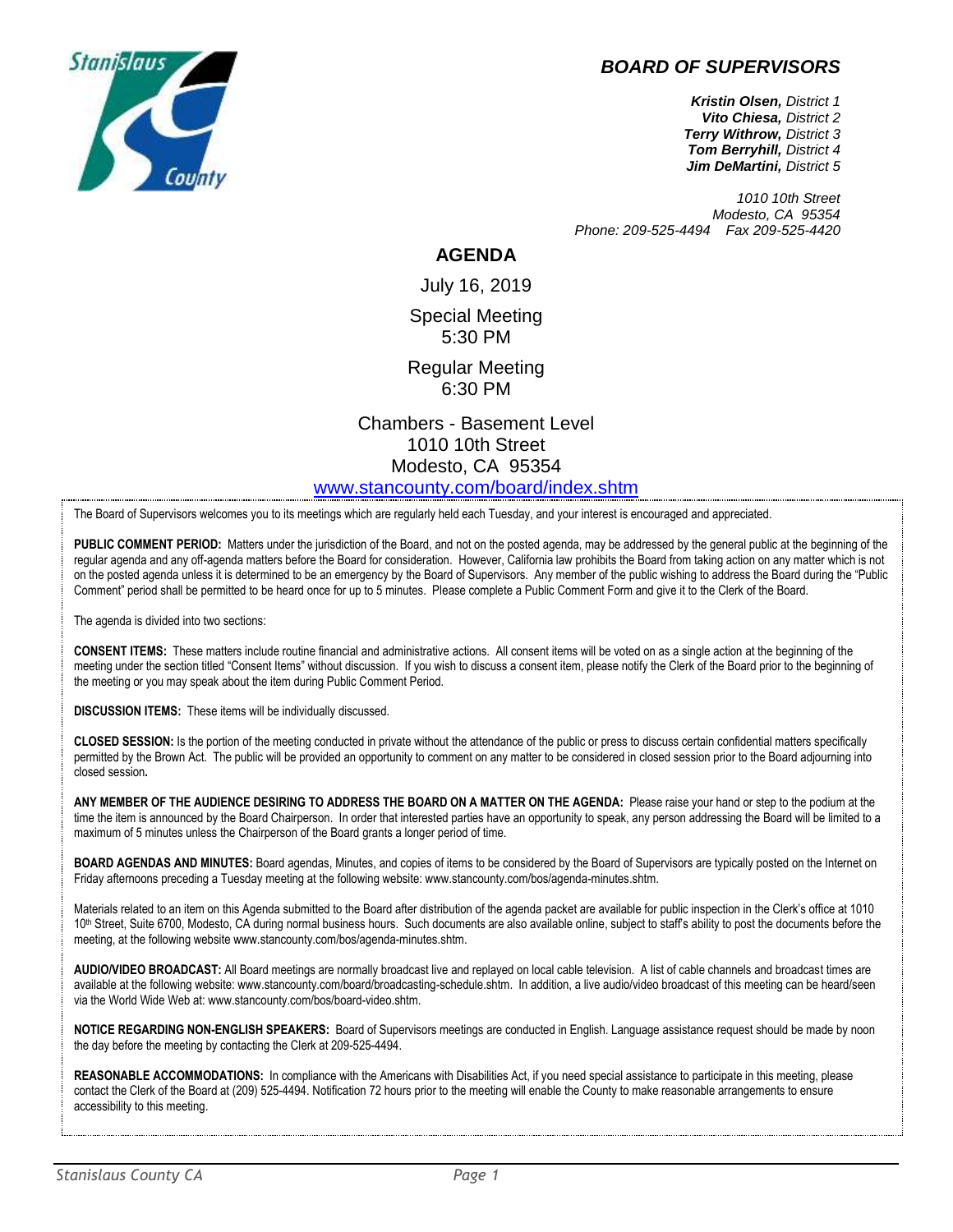# **Special Meeting 5:30 PM**

### 1. Closed Session

- 1. Conference with Legal Counsel Existing Litigation: Pursuant to Government Code Section 54956.9 (d)(1). Two cases: Hanibal Yadegar, et al. v. County of Stanislaus, San Joaquin County Superior Court Case No. STK-CV-UNPI-2017- 11432; and, J.M., et al., v. County of Stanislaus, et al., U.S. District Court, Eastern District, Case No. 18-CV-01034-LJO-SAB
- 2. Conference with Legal Counsel Anticipated Litigation: Pursuant to Government Code Section 54956.9 (d)(4). One case.

Closed Session Announcement

## **Regular Meeting 6:30 PM**

- 2. Pledge Allegiance to the Flag
- 3. Invocation
- 4. Presentations:
	- A. Proclaiming July 21, 2019 Centennial Day for the Stanislaus County Community Services Agency Upon their 100th Anniversary of Providing Services to the Community
	- B. DW61 Foundation (Dennis Wallace Memorial Foundation) Check Presented to Stanislaus County Sheriff's Explorer Post
- 5. Public Comment Period
- 6. Consent Calendar
	- A. Miscellaneous
		- 1. Approval of the Regular Meeting Minutes for June 25, 2019 [\(View Item\)](http://stancounty.com/bos/minutes/2019/min06-25-19.pdf)
		- 2. Approval of the Special Meeting Minutes for July 1, 2019 [\(View Item\)](http://stancounty.com/bos/minutes/2019/min07-01-19.pdf)
		- 3. Approval to Adopt and Waive the Second Reading of Ordinance C.S. 1243 Amending Title 3 of the Stanislaus County Code Relating to Personnel Policies - Medical Examinations [\(View Item\)](http://stancounty.com/bos/agenda/2019/20190716/A03.pdf)
		- 4. Approval to Declare a Vacancy on the Economic Development Action Committee [\(View Item\)](http://stancounty.com/bos/agenda/2019/20190716/A04.pdf)
		- 5. Approval of Request from the City of Oakdale to Consolidate the Municipal Election on a Local Measure with the Consolidated District Election to be Held on November 5, 2019 [\(View Item\)](http://stancounty.com/bos/agenda/2019/20190716/A05.pdf)
		- 6. Approval to Proclaim August 2019 as Child Support Awareness Month in Stanislaus County [\(View Item\)](http://stancounty.com/bos/agenda/2019/20190716/A06.pdf)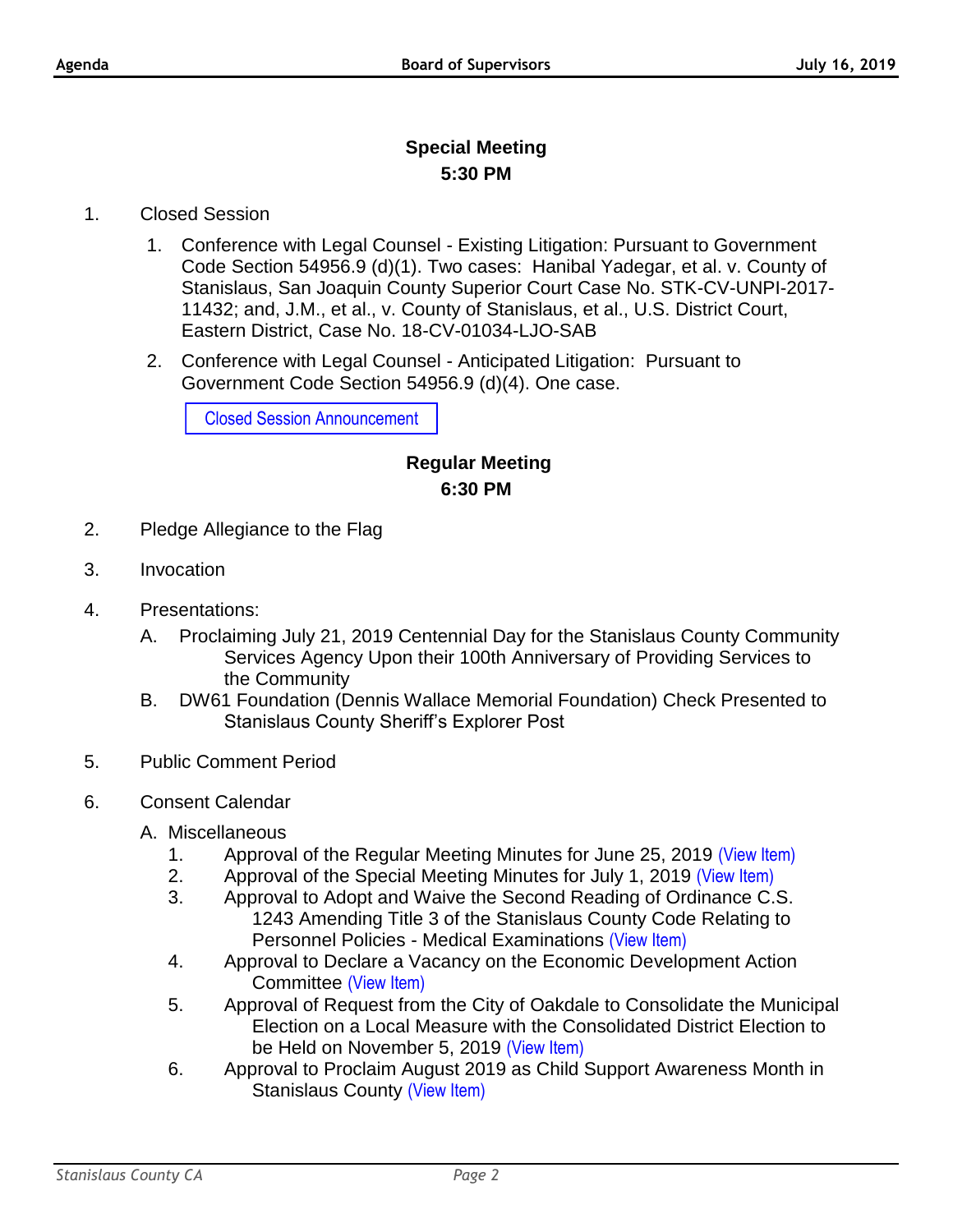- B. Chief Executive Office
	- 1. Approval of Fiscal Year 2018-2019 Year-End Budget Adjustments for District Attorney - Real Estate Fraud Prosecution – District Attorney [\(View Item\)](http://stancounty.com/bos/agenda/2019/20190716/B01.pdf)
	- 2. Approval to Apply for, and Accept if Awarded, Routine and Non-Routine Grant Agreements and Contracts from Various Government Agencies and Nonprofit Organizations for Fiscal Years 2018-2019 and 2019- 2020 – Library [\(View Item\)](http://stancounty.com/bos/agenda/2019/20190716/B02.pdf)
	- 3. Approval of an Agreement with Edgeworth Security, LLC., Doing Business as VAS Security Systems, Inc., for a Security Camera Upgrade at the Community Services Facility Located at 251 E. Hackett Road, Modesto, California – Community Services Agency [\(View Item\)](http://stancounty.com/bos/agenda/2019/20190716/B03.pdf)
	- 4. Approval of Amendment 3 to the Agreement for Professional Design Services with Geo-Logic Associates, Inc., for Construction Quality Assurance Services During the Fink Road Landfill LF-2 Cell 6 Composite Liner System Construction Project – Environmental Resources [\(View Item\)](http://stancounty.com/bos/agenda/2019/20190716/B04.pdf)
	- 5. Approval of Fiscal Year 2019-2020 Contract Renewals with the California Department of Education for the Administration of the Child Care and Development Block Grants – Community Services Agency [\(View Item\)](http://stancounty.com/bos/agenda/2019/20190716/B05.pdf)
	- 6. Approval to Authorize the Agricultural Commissioner, or Designee, to Enter Into and Sign a Cooperative Agreement with the California Department of Food and Agriculture to Perform Activities Related to the Cultivation of Industrial Hemp and Registration Issuance – Agricultural Commissioner [\(View Item\)](http://stancounty.com/bos/agenda/2019/20190716/B06.pdf)
	- 7. Approval for Stanislaus Regional 911 to Temporarily Double-Fill One Systems Engineer II Position - Stanislaus Regional 911 [\(View Item\)](http://stancounty.com/bos/agenda/2019/20190716/B07.pdf)
	- 8. Acceptance of an Update in Accordance with Public Contract Code Sections 20134 and 22050 for Emergency Remediation/Repairs at 10th Street Place, to Repair Water Damage and Restore Essential Government Operations – Chief Executive Office [\(View Item\)](http://stancounty.com/bos/agenda/2019/20190716/B08.pdf)
	- 9. Approval of an Update on the Homeless Facility Plan and Partnership Between the County, the City of Modesto and The Salvation Army in Accordance with the Provisions of the Public Contract Code and Related Matters – Chief Executive Office [\(View Item\)](http://stancounty.com/bos/agenda/2019/20190716/B09.pdf)
	- 10. Approval of a Contract with Tyler Technologies, Inc. to Acquire Software to Value Commercial and Industrial Properties for Property Tax Purposes – Assessor [\(View Item\)](http://stancounty.com/bos/agenda/2019/20190716/B10.pdf)
	- 11. Approval of Salary Compensation for the Interim Director of Behavioral Health and Recovery Services – Chief Executive Office [\(View Item\)](http://stancounty.com/bos/agenda/2019/20190716/B11.pdf)
	- 12. Authorize the Chairman to Sign the Annual Medi-Cal Cost Avoidance Program and Annual Subvention Program Certificates of Compliance Issued by the California Department of Veterans Affairs – Aging and Veteran Services [\(View Item\)](http://stancounty.com/bos/agenda/2019/20190716/B12.pdf)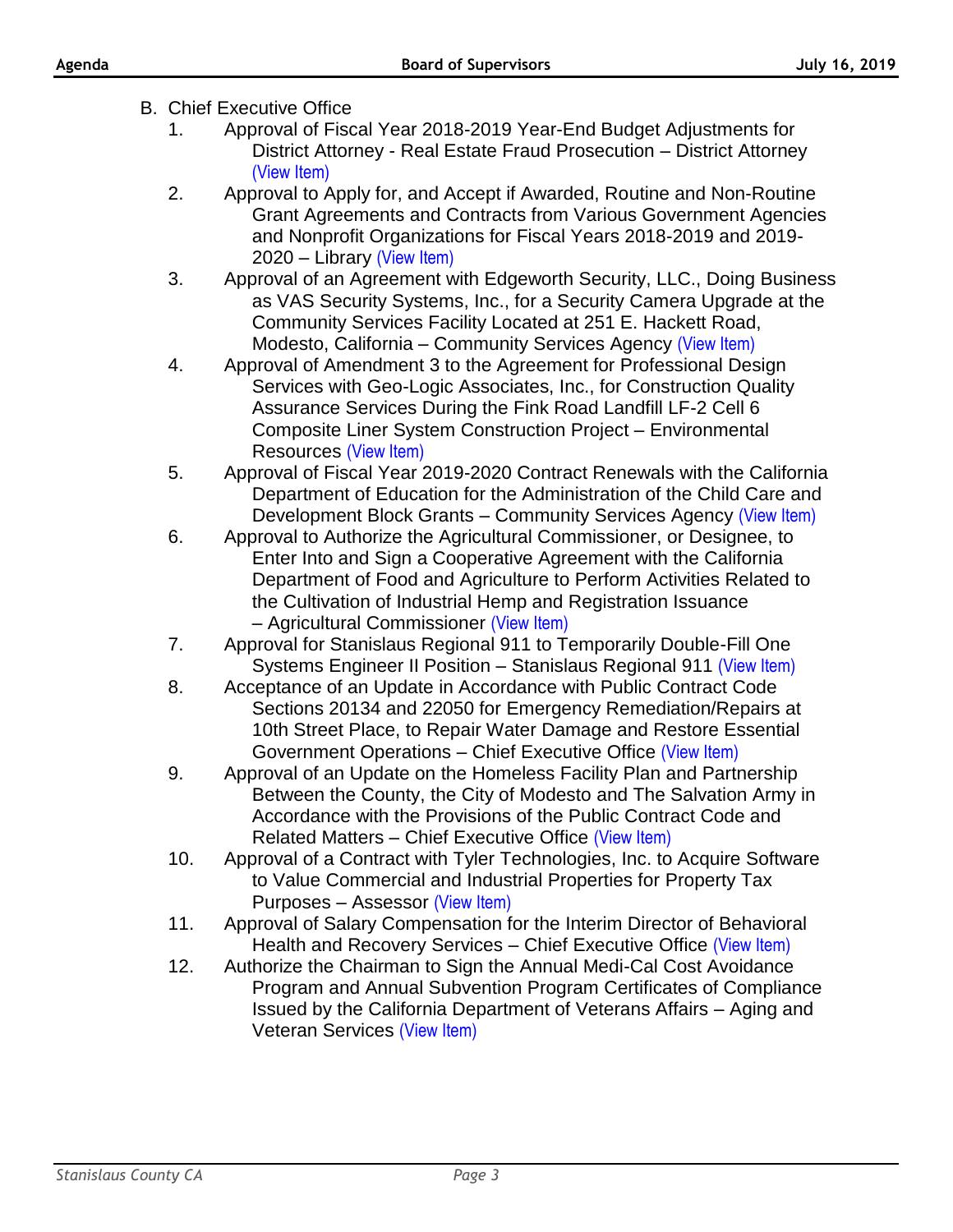- 13. Approval to Apply for, and Accept if Awarded, the "No Place Like Home" Noncompetitive Allocation Funding from the California Department of Housing and Community Development for Acquiring, Designing, Constructing, Rehabilitation, or Preserving Permanent Supportive Housing for Individuals with Serious Mental Illness – Behavioral Health & Recovery Services [\(View Item\)](http://stancounty.com/bos/agenda/2019/20190716/B13.pdf)
- 14. Approval of Fiscal Year 2018-2019 Year-End Technical Budget Adjustment for CEO - General Fund Contributions to Other Programs for Sheriff Court Security – Chief Executive Office [\(View Item\)](http://stancounty.com/bos/agenda/2019/20190716/B14.pdf)
- C. Department of Public Works
	- 1. Approval to Award a Contract for All-Inclusive Engineering Services to Wood Rodgers, Inc. of Sacramento, California for the Quincy Road Over Turlock Irrigation District (TID) Upper Lateral No. 3 Bridge Replacement Project [\(View Item\)](http://stancounty.com/bos/agenda/2019/20190716/C01.pdf)
	- 2. Approval of the Memorandum of Joint Powers Agreement Between the County of Stanislaus and the City of Modesto for the Right of Way Acquisition and Utility Relocation Phase of the 7th Street Bridge Project [\(View Item\)](http://stancounty.com/bos/agenda/2019/20190716/C02.pdf)
	- 3. Approval to Award a Contract for Evaluation of Stormwater Management and Groundwater Recharge Projects in the Dry Creek Watershed of Stanislaus County to GeoSystems Analysis Inc. [\(View Item\)](http://stancounty.com/bos/agenda/2019/20190716/C03.pdf)
	- 4. Approval of the Subdivision Improvement Agreement and the Filing and Recording of the Final Map for Wenstrand Ranch in the Denair Community Area [\(View Item\)](http://stancounty.com/bos/agenda/2019/20190716/C04.pdf)
	- 5. Approval to Award Two Contracts for Engineering Services to Kimley-Horn of Sacramento, California, for the Highway Safety Improvement Program (HSIP) Grants for the Design of Striping, Curve Assessments, and Signage Projects [\(View Item\)](http://stancounty.com/bos/agenda/2019/20190716/C05.pdf)
- D. Department of Planning and Community Development
	- 1. Approval to Set a Public Hearing on July 30, 2019, at the 9:00 A.M. Meeting, to Consider the Planning Commission's Recommendation for Approval of Use Permit and Development Agreement Application No. PLN2018-0099, Golden Purpose, Request to Establish a Commercial Cannabis Cultivation and Distribution Business, Located at 4218 Jessup Road, Between East Keyes Road and Highway 99, in the Community of Keyes [\(View Item\)](http://stancounty.com/bos/agenda/2019/20190716/D01.pdf)
	- 2. Approval to Set a Public Hearing on July 30, 2019, at the 9:00 A.M. Meeting, to Consider the Planning Commission's Recommendation for Denial of Use Permit and Development Agreement Application No. PLN2018-0151, Prem Gen Corp, Nathan Avenue, Request to Establish a Commercial Cannabis Cultivation and Processing Operation, Located at 2841 Nathan and 539 El Roya Avenues, East of Beard Avenue, in the Modesto Area [\(View Item\)](http://stancounty.com/bos/agenda/2019/20190716/D02.pdf)
- E. County Counsel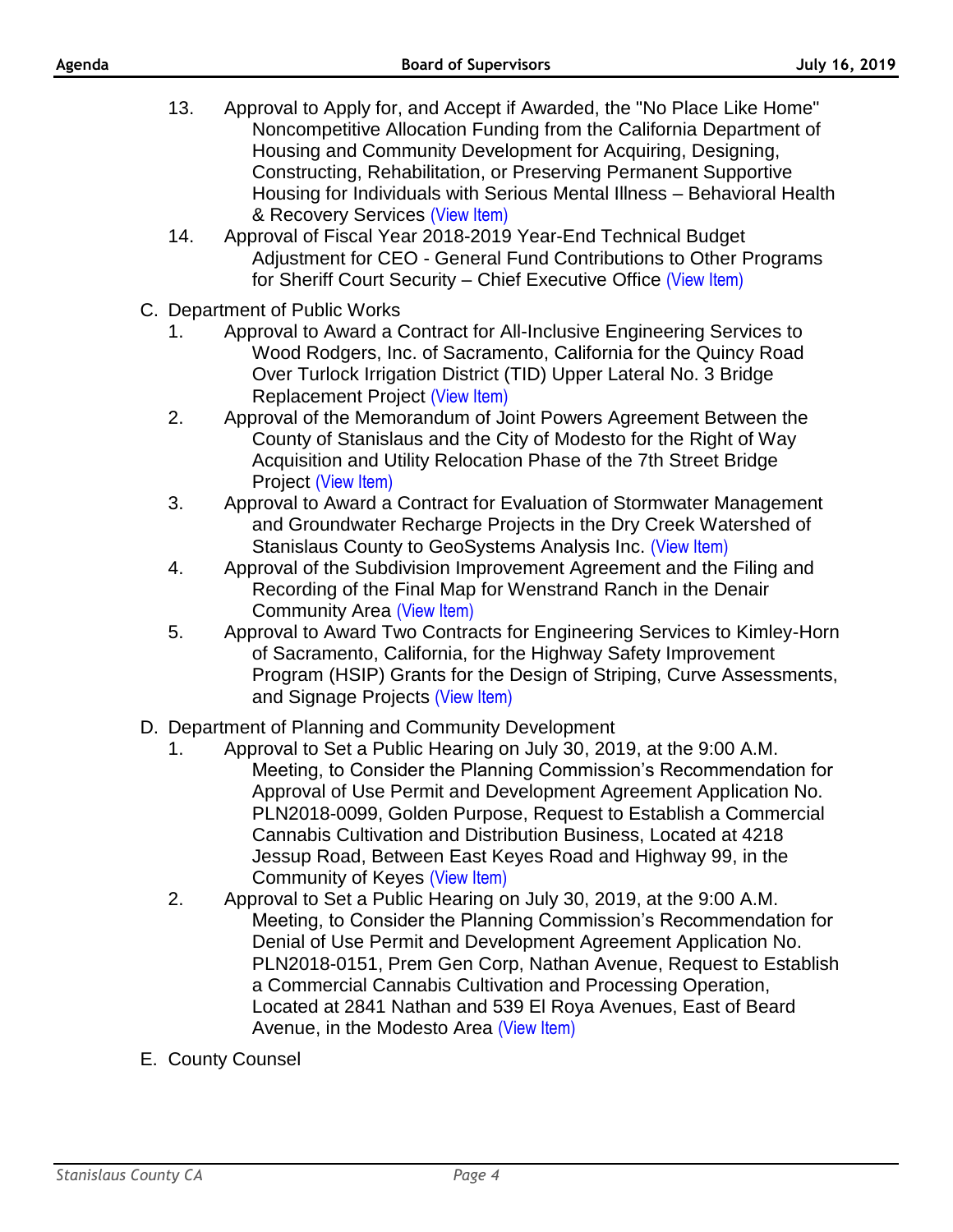- 7. Public Hearings
	- 1. Conduct a Noticed and Scheduled Public Hearing Pursuant to Health and Safety Code Section 1442.5 to Consider the Consolidation of County Operated Clinics and Plan for Continued Access to Primary and Specialty Clinical Care and Support for the Family Medicine Residency Program and Related Actions – Health Services Agency [\(View Item\)](http://stancounty.com/bos/agenda/2019/20190716/PH01.pdf)
	- 2. Conduct a Public Hearing to Consider the Planning Commission's Recommendation for Approval of Use Permit and Development Agreement Application No. PLN2018-0114, Central Valley Growers, LLC - Howard Road, Request to Establish a Commercial Cannabis Cultivation Business, Located at 3501 Howard Road, Between CA Interstate 5 and CA Highway 33, in the Westley Area – Planning and Community Development [\(View Item\)](http://stancounty.com/bos/agenda/2019/20190716/PH02.pdf)
	- 3. Conduct a Public Hearing to Consider the Planning Commission's Recommendation for Approval of Rezone Application No. PLN2018-0067, Modified Enterprises, LLC, a Request to Change the Zoning Designation of a 1.01-Acre Parcel to a New Planned Development to Allow for Light Industrial, Commercial, and Office Uses, Located at 4847 Kiernan Court, North of the Highway 99 and Kiernan Avenue Interchange, in the Community of Salida, and Adoption of a Negative Declaration – Planning and Community Development [\(View Item\)](http://stancounty.com/bos/agenda/2019/20190716/PH03.pdf)
- 8. Discussion Items
- 9. Correspondence
	- 1. This Board has received the 2018-2019 Stanislaus County Civil Grand Jury Final Report.

(Recommendation: Refer to the Chief Executive Office.) [\(View Item\)](http://stancounty.com/bos/agenda/2019/20190716/Corr01.pdf)

- 2. This Board has received a letter from the Hughson Unified School District regarding their intent to sell property located at the corner of 7th Street and Whitmore Avenue, in Hughson, CA. (Recommendation: Refer to the Chief Executive Office.) [\(View Item\)](http://stancounty.com/bos/agenda/2019/20190716/Corr02.pdf)
- 3. This Board has received a letter from DBI Beverage Inc., regarding the permanent reduction of its workforce located at 4140 Brew Master Drive, Ceres. (Recommendation: Refer to the Stanislaus County Department of Workforce Development.) [\(View Item\)](http://stancounty.com/bos/agenda/2019/20190716/Corr03.pdf)
- 4. This Board has received the following claims: Teresa Blackwood; Amended claim from 5/20/2019 Andrew Haro and Margarita Anaya; Jose Dorado; Robert Fletcher; Ryan Lima; Sergio Francisco Rios; Aaron Craig; Quiana Stallworth; and, Camera Bonsack. (Recommendation: Acknowledge receipt of claims and refer to the Chief Executive Office – Risk Management Division.)
- 10. Board of Supervisors' Reports
- 11. Legislative, Fiscal and Management Report Chief Executive Officer
- 12. Adjournment